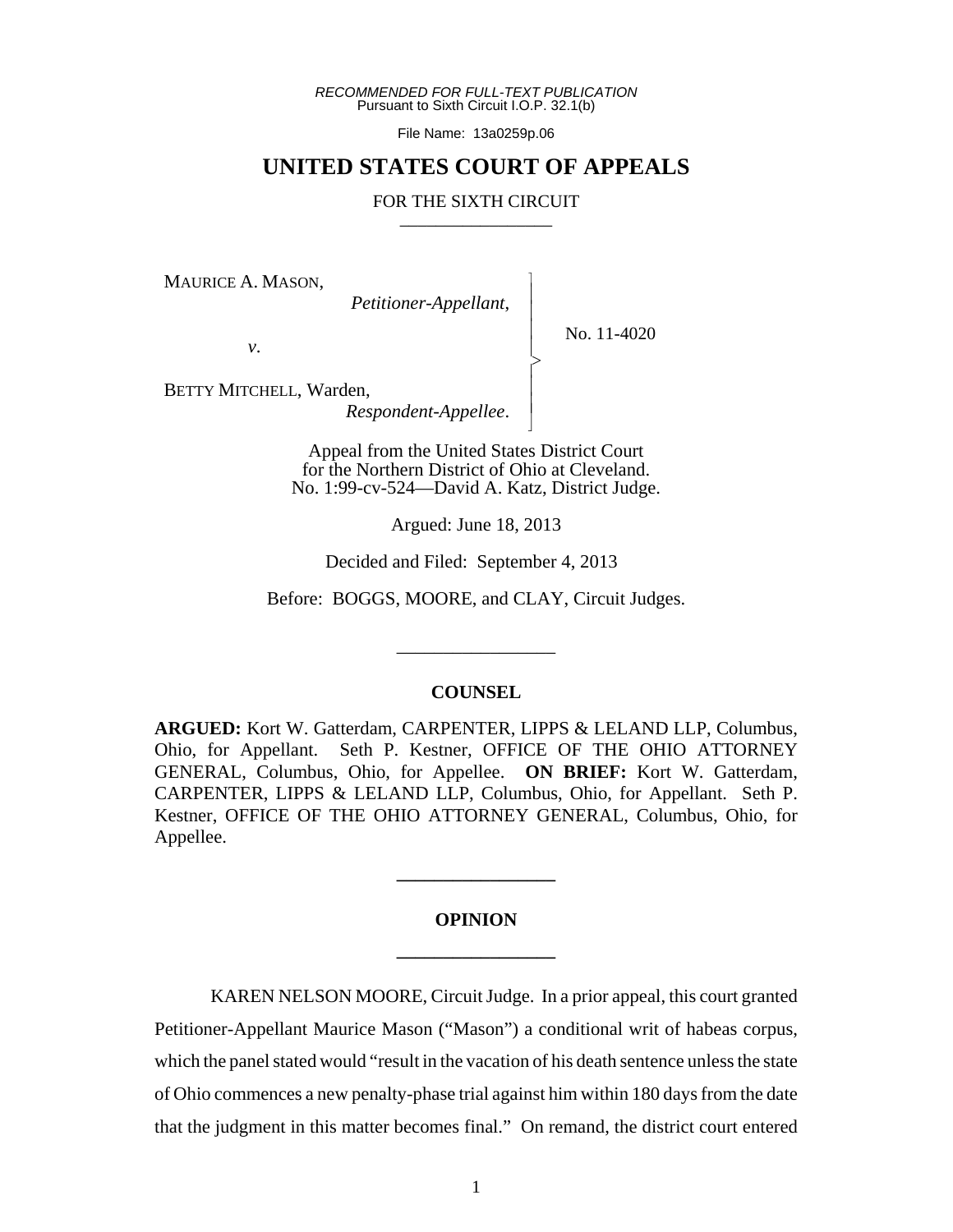its own conditional writ that recalculated the date on which the 180-day period for the State to recommence proceedings against Mason—set by this court's mandate—began. The 180-day period set by this court expired, and no penalty-phase retrial had commenced. Mason subsequently was removed from death row, and a new sentencing proceeding was scheduled. Mason filed a motion in the district court arguing that the State should be prevented from seeking the death penalty in the penalty-phase retrial because it failed to comply with the deadline set by the court of appeals. The district court denied Mason's request for relief. On appeal, Mason argues that because the State failed to comply with this court's conditional writ, the State should be barred from seeking the death penalty at the penalty-phase retrial. We conclude that the district court erred by recalculating the beginning of the 180-day period without authority to do so. Nonetheless, under this court's precedents, the State is permitted to seek the death penalty at the penalty-phase retrial, even though it did not comply with the conditional writ granted by this court. The district court's judgment is **MODIFIED** such that the State may seek the death penalty at the penalty-phase retrial only if the penalty-phase retrial commences within 180 days from the date that the mandate issues from this court in this matter. We **REMAND** to the district court.

## **I. BACKGROUND**

In June 1994, an Ohio jury found Petitioner-Appellant Maurice Mason guilty of aggravated murder, rape, and having a weapon while under disability. *See Mason v. Mitchell* (*Mason I*), 320 F.3d 604, 612–13 (6th Cir. 2003). Following the sentencing phase of the trial, the trial court adopted the jury's recommendation that Mason be sentenced to death. *Id.* at 613. Mason's conviction and sentence were affirmed on direct appeal by the Ohio Court of Appeals in 1996 and by the Ohio Supreme Court in 1998. *See State v. Mason*, 694 N.E.2d 932, 958 (Ohio 1998); *State v. Mason*, No. 9-94-45, 1996 WL 715480, at \*33 (Ohio Ct. App. Dec. 9, 1996). Mason's collateral attack on his conviction in state court was unsuccessful. *See Mason I*, 320 F.3d at 613.

In July 1999, Mason filed a petition in federal court for a writ of habeas corpus under 28 U.S.C. § 2254, raising twenty-five claims for relief. The district court denied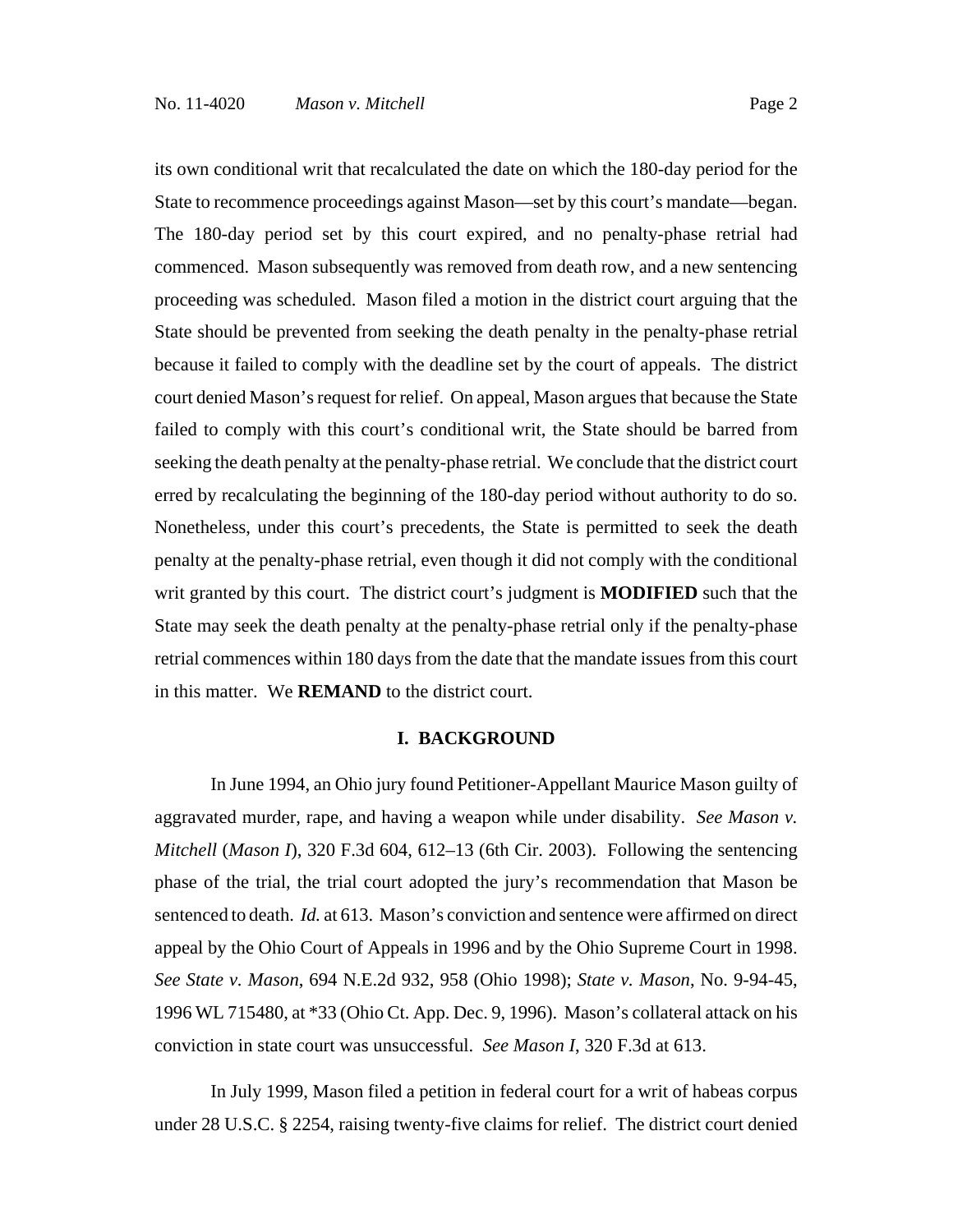the motion on all grounds, but on appeal we remanded to allow the district court to hold "an evidentiary hearing regarding the claim of ineffective assistance of counsel at sentencing." *Id.* at 642. In October 2005, following the evidentiary hearing, the district court denied Mason's ineffective-assistance-of-counsel claim and dismissed his petition. *Mason v. Mitchell*, 396 F. Supp. 2d 837, 858 (N.D. Ohio 2005).

In an opinion filed on October 3, 2008, we reversed the district court's decision and held that the Ohio Supreme Court had unreasonably applied federal law when it evaluated Mason's claim that he received ineffective assistance of counsel. *Mason v. Mitchell* (*Mason II*), 543 F.3d 766, 784–85 (6th Cir. 2008). We therefore granted Mason a conditional writ of habeas corpus. *Id.* at 785. Our order stated:

[W]e REVERSE the judgment of the district court, GRANT Mason a conditional writ of habeas corpus that will result in the vacation of his death sentence unless the state of Ohio commences a new penalty-phase trial against him within 180 days from the date that the judgment in this matter becomes final, and REMAND the case for further proceedings consistent with this opinion.

*Id.* The State filed a petition for rehearing en banc, which subsequently was denied on February 19, 2009. *See* 6th Cir. Order (Feb. 19, 2009). Our mandate issued on February 27, 2009. R. 238 (Mandate) (Page ID #2862). On March 25, 2009, the State filed a motion to recall and stay the mandate pending the filing of a petition for a writ of certiorari to the Supreme Court. We denied the motion to recall and stay the mandate on May 6, 2009. *See* 6th Cir. Order (May 6, 2009). On May 18, 2009, following a telephonic conference with the parties, the district court entered an order stating:

In accordance with the Mandate Order from the Sixth Circuit, a conditional writ of habeas corpus is hereby granted as to Mason's sentence of death. The Respondent shall either: (1) set aside Mason's death sentence; or (2) conduct another mitigation hearing. This shall be done within 180 days from May 6, 2009, the date upon which the Court finds the judgment in this matter became final.

R. 242 (Dist. Ct. Order) (Page ID #2867).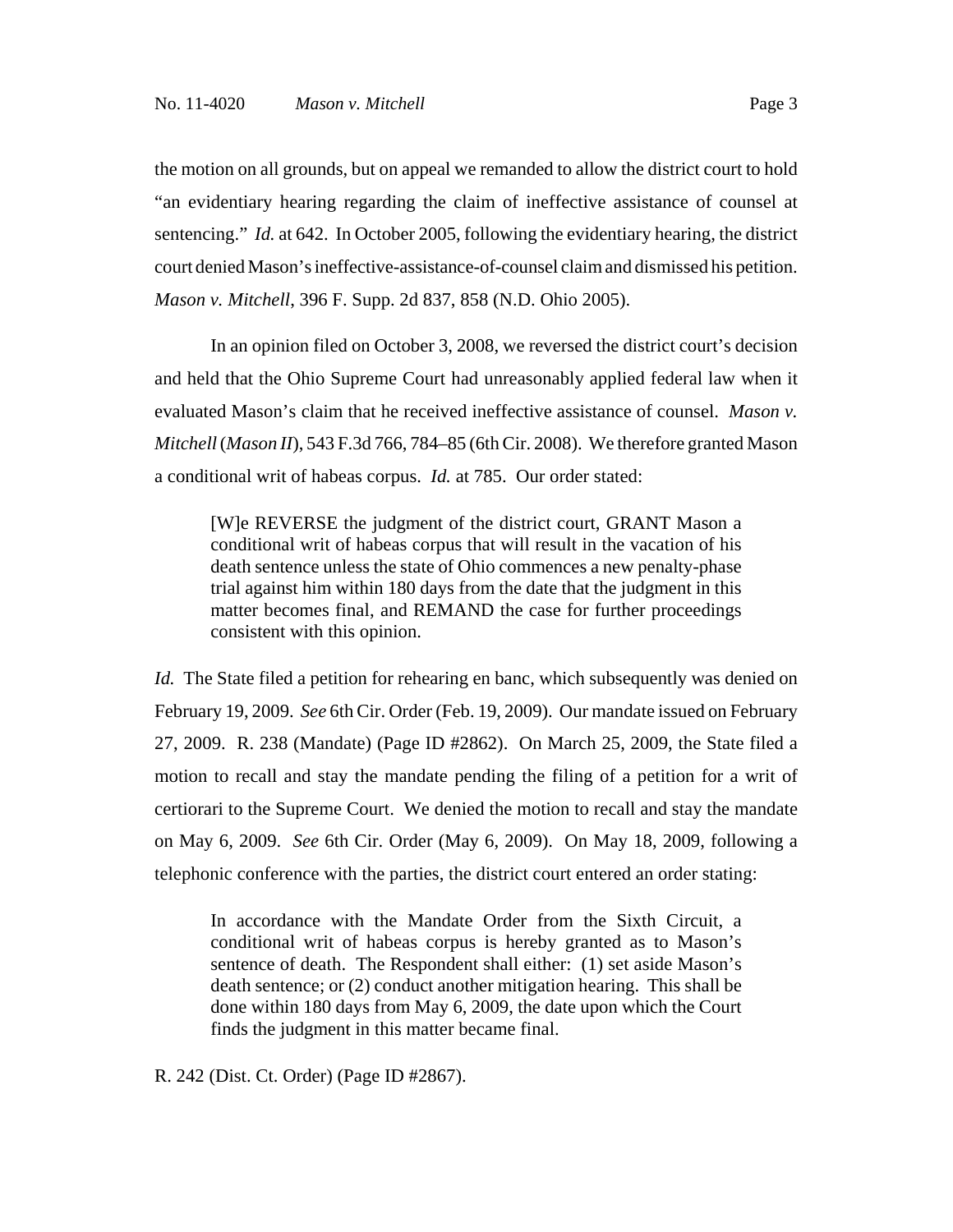The State filed a petition with the Supreme Court for a writ of certiorari on July 20, 2009. On August 7, 2009, the district court granted a stay of the 180-day window to commence a new penalty-phase trial pending the resolution of the petition for certiorari. R. 246 (Dist. Ct. Order at 3) (Page ID #2877). The petition for certiorari was denied on November 2, 2009, and the district court lifted its stay of the conditional writ of habeas corpus on December 1, 2009. R. 249 (Dist. Ct. Order at 2) (Page ID #2882).

The proceedings returned to state court, and a new sentencing hearing was scheduled for February 16, 2010. On February 2, 2010, the Ohio Court of Common Pleas ordered that Mason be removed from death-row housing because his death sentence had been vacated. R. 253-1 (Judgment Entry) (Page ID #2895). Two days later, on February 4, 2010, Mason filed a motion to prohibit the new sentencing proceeding because the deadline for holding the hearing under this court's conditional writ had passed. *See* R. 252 (Mot. to Prohibit at 2) (Page ID #2883). The state trial court denied this motion on December 13, 2010. R. 252-1 (Judgment Entry) (Page ID #2889).

The following day, December 14, 2010, Mason filed a motion in federal district court, asking the district court to bar the State from seeking the death penalty as an available sentence at the new penalty-phase hearing because "the State failed to adhere to the 180 day mandate set forth by the United States Court of Appeals for the Sixth Circuit." R. 252 (Mot. to Prohibit at 1) (Page ID #2882). Mason argued that because the State did not recommence a penalty-phase proceeding within the 180-day window set by the order of the Sixth Circuit, the State should be barred from seeking the death penalty at the subsequent sentencing proceeding. The State opposed the motion and argued that the district court lacked jurisdiction to grant Mason the relief he requested. R. 253 (Resp.'s Resp. to Mot. to Prohibit at 2) (Page ID #2893). The district court denied Mason's motion. R. 255 (Dist. Ct. Op. at 1) (Page ID #2923). Mason timely appealed the district court's order.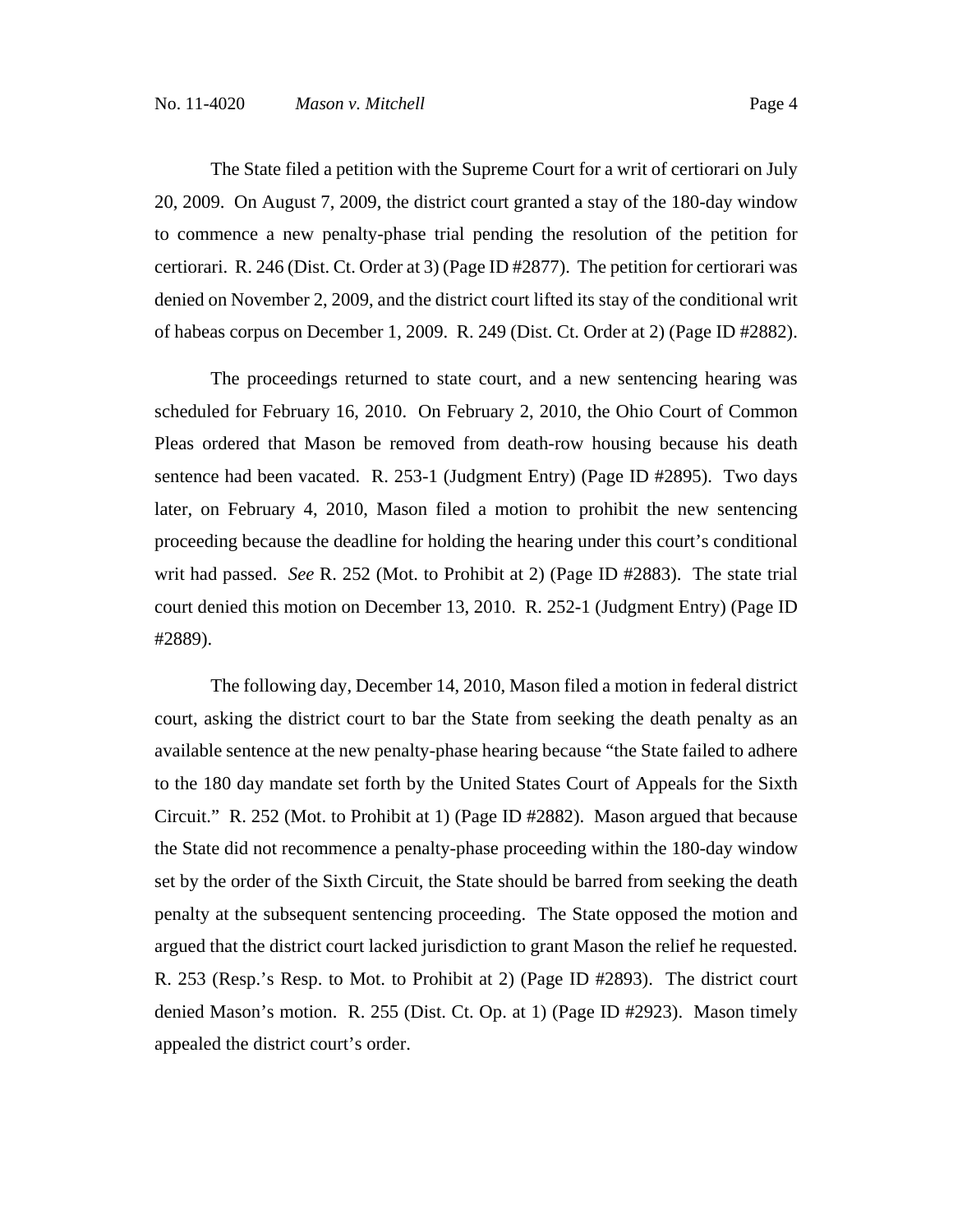### **II. JURISDICTION**

The State argues that the district court lacked jurisdiction to grant Mason relief, because the federal courts' jurisdiction over Mason's case ended once Mason's unconstitutional death sentence was vacated. *See* Resp. Br. at 17–18. The State is correct to point out that federal courts may not exercise "continuing oversight of subsequent state court proceedings following the state's compliance with a grant of a conditional writ of habeas corpus." *Girts v. Yanai*, 600 F.3d 576, 581 (6th Cir. 2010). However, "[a] federal district court retains jurisdiction to determine whether a party has complied with the terms of a conditional order in a habeas case." *Gentry v. Deuth*, 456 F.3d 687, 692 (6th Cir. 2006) (internal quotation marks omitted). The State's argument that the district court lacked jurisdiction to consider Mason's motion fails, because Mason's claim is that the State failed to comply with the condition contained in the conditional writ—that the State "commence[] a new penalty-phase trial against [Mason] within 180 days from the date that the judgment in this matter becomes final." *Mason II*, 543 F.3d at 785. As we have explained, conditional writs "would be meaningless" if a habeas court could not determine compliance with them and order sanctions accordingly. *Satterlee v. Wolfenbarger*, 453 F.3d 362, 369 n.5 (6th Cir. 2006). Thus, the district court retained jurisdiction to consider Mason's motion. *See D'Ambrosio v. Bagley*, 656 F.3d 379, 385–90 (6th Cir. 2011).

Mason's subsequent removal from death row by the State does not render the federal court powerless to enforce the full meaning of the conditional writ. *See Satterlee*, 453 F.3d at 369 n.5. We recognize that a state's compliance with a conditional writ through the vacatur of a petitioner's unconstitutional conviction or sentence within the window of time permitted by the habeas court's order generally will divest the court of jurisdiction. *See Eddleman v. McKee*, 586 F.3d 409, 413 (6th Cir. 2009). However, if a state fails to release the petitioner from the unconstitutional judgment within the time period prescribed by the conditional writ, the habeas court has jurisdiction to consider the noncompliance and impose sanctions. *See D'Ambrosio*, 656 F.3d at 389–90; *Phifer v. Warden*, 53 F.3d 859, 865 (7th Cir. 1995) ("A conditional order's framework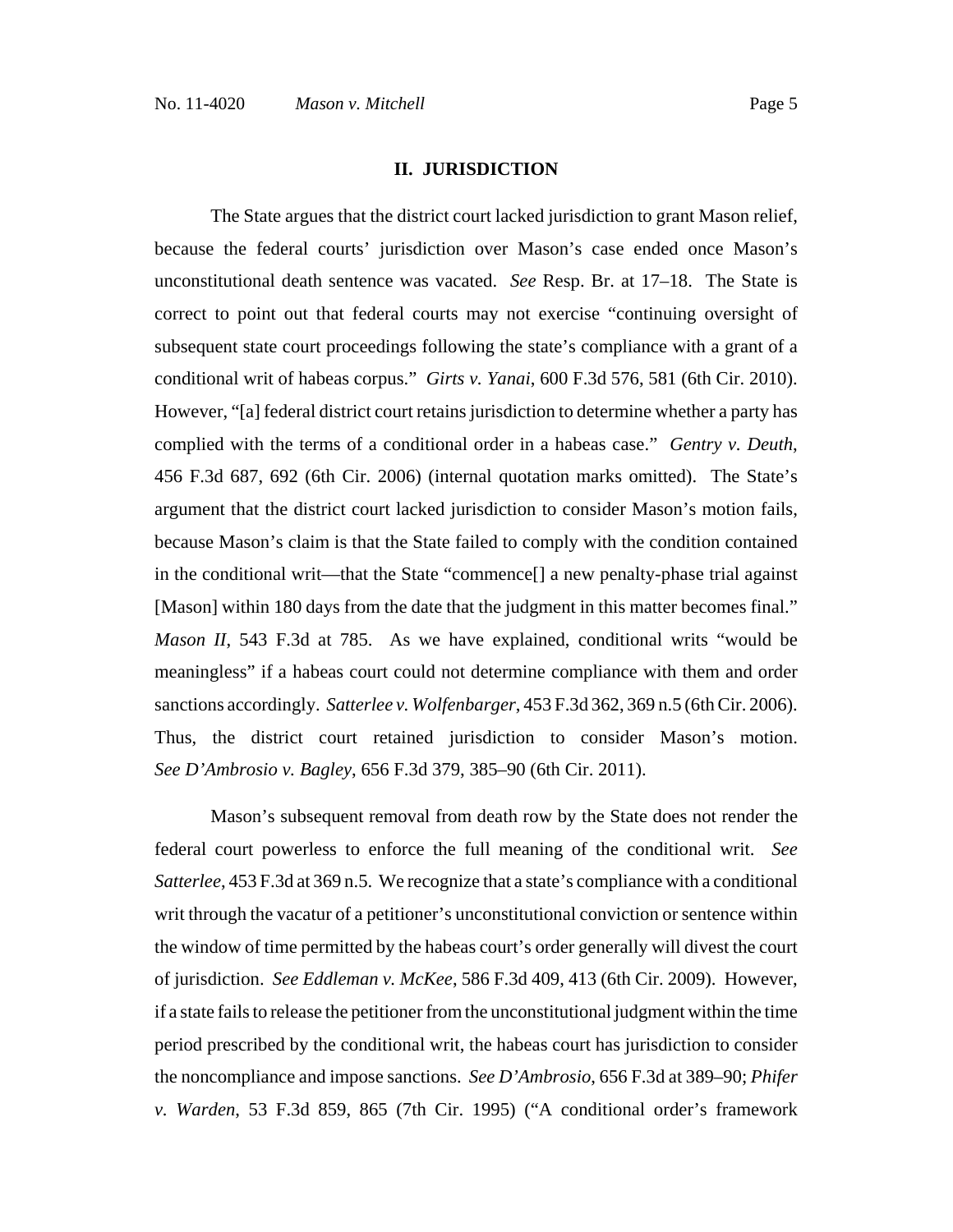contemplates that a district court will eventually make an assessment concerning compliance with its mandate."). And in conjunction with a determination of whether the state complied with a conditional writ, the habeas court may determine whether to bar reprosecution. *See D'Ambrosio*, 656 F.3d at 389–90. Accordingly, the district court in this case had jurisdiction to consider whether the State complied with the conditional writ and whether the death penalty may be sought at the penalty-phase retrial. In turn, we have jurisdiction to consider the district court's judgment.

### **III. ANALYSIS**

We review de novo "the district court's legal conclusion that the state has complied with the terms of [a conditional] writ." *Patterson v. Haskins*, 470 F.3d 645, 668 (6th Cir. 2006). "[H]owever, the district court's factual findings will not be disturbed unless they are clearly erroneous." *Girts*, 600 F.3d at 583.

Mason argues that the State failed to comply with this court's conditional writ. We agree with Mason that the relevant order was that of this court. Under the mandate rule, "'the trial court must proceed in accordance with the mandate and the law of the case as established on appeal. The trial court must implement both the letter and the spirit of the mandate, taking into account the appellate court's opinion and the circumstances it embraces.'" *Nemir v. Mitsubishi Motors Corp.*, 381 F.3d 540, 549 (6th Cir. 2004) (quoting *United States v. Moored*, 38 F.3d 1419, 1421 (6th Cir. 1994)). The district court failed entirely to do so here. The district court thus erred when it considered its order as the relevant conditional writ, rather than the conditional writ granted by this court.**<sup>1</sup>** According to our mandate, the 180-day clock for the State to commence a new penalty-phase trial ran from "the date that the judgment in this matter bec[ame] final." *Mason II*, 543 F.3d at 785.

<sup>&</sup>lt;sup>1</sup>The district court considered Mason's motion under the standards of Rule 59, which addresses motions to alter or amend the district court's judgment. Fed. R. Civ. P. 59(e). In our view, Mason's motion more appropriately should be construed as a motion to enforce this court's conditional writ, the operative mandate. *See Gentry*, 456 F.3d at 691.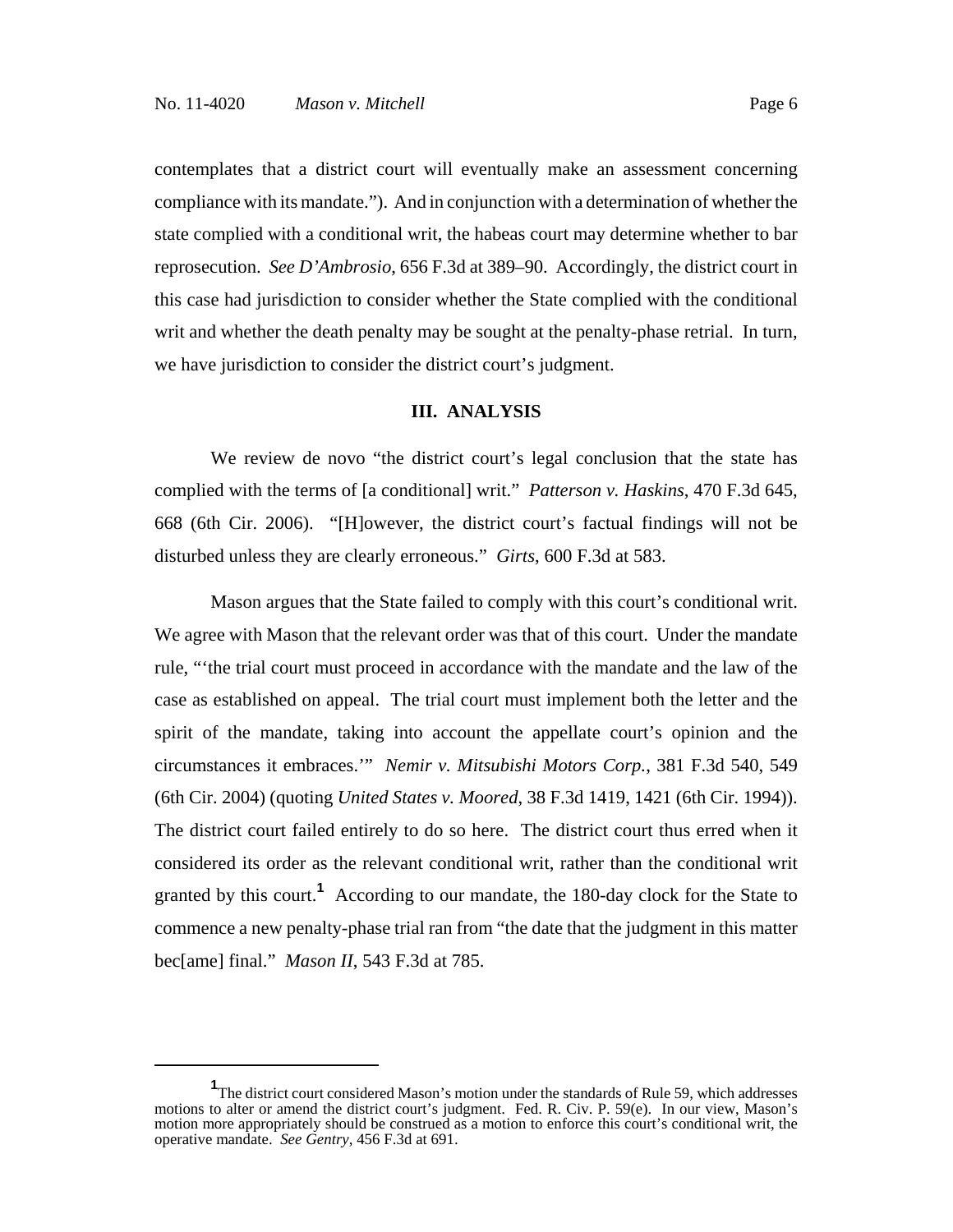A conditional writ of habeas corpus is a final order, and thus judgment in this matter was final when the conditional writ became effective. *See Gentry*, 456 F.3d at 692 ("Conditional grants of writs of habeas corpus are final orders, . . . and they ordinarily and ideally operate automatically, that is, without the need for the district court to act further."); *Phifer*, 53 F.3d at 862. We filed our opinion granting the conditional writ on October 3, 2008. *See Mason II*, 543 F.3d at 766. Because the State timely filed a petition for rehearing following the filing of the panel's opinion, the issuance of this court's mandate was stayed until seven days after the denial of the petition for rehearing. *See* Fed. R. App. P. 41(b). We denied the State's petition for rehearing on February 19, 2009, *see* 6th Cir. Order (Feb. 19, 2009), and the mandate issued on February 27, 2009, as indicated on the district court's docket, and as acknowledged by the district court, *see* R. 238 (Mandate) (Page ID #2862); R. 242 (Dist. Ct. Order) (Page ID #2867). When the mandate issued, this court's writ became effective and the judgment became final. *See* Fed. R. App. P. 41(c). Thus, the 180-day clock for the conditional writ began to run on February 27, 2009.**<sup>2</sup>** *Cf. Jells v. Mitchell*, No. 1:98 CV 02453, 2011 WL 1257306, at \*6–\*7 (N.D. Ohio Mar. 31, 2011) (interpreting "the date that this judgment becomes final" for purposes of a conditional writ as the date on which the mandate from the court of appeals issued).

The district court entered a stay of the proceedings on August 7, 2009, while the State petitioned the Supreme Court for a writ of certiorari.**<sup>3</sup>** *See* R. 246 (Dist. Ct. Order) (Page ID #2875). At this point, 161 days had elapsed. The stay was lifted on December 1, 2009 and thus, the State had 19 more days, until December 20, 2009, to commence the penalty-phase retrial under the district court's computation. *See* R. 249 (Order Lifting Stay) (Page ID #2881). The State failed to do so; as of December 20, 2009,

**<sup>2</sup>**<br>Indeed, the State seems to have been aware that the clock began to run when this court's mandate issued, as indicated in the State's untimely motion to recall the mandate. *See* Mot. to Recall.

<sup>&</sup>lt;sup>3</sup>We do not believe that the district court had the power to stay the proceedings in light of our mandate establishing the 180-day clock. The district court's stay pending the certiorari process in effect contradicted our prior order denying the State's motion to recall and stay the mandate pending a petition for certiorari.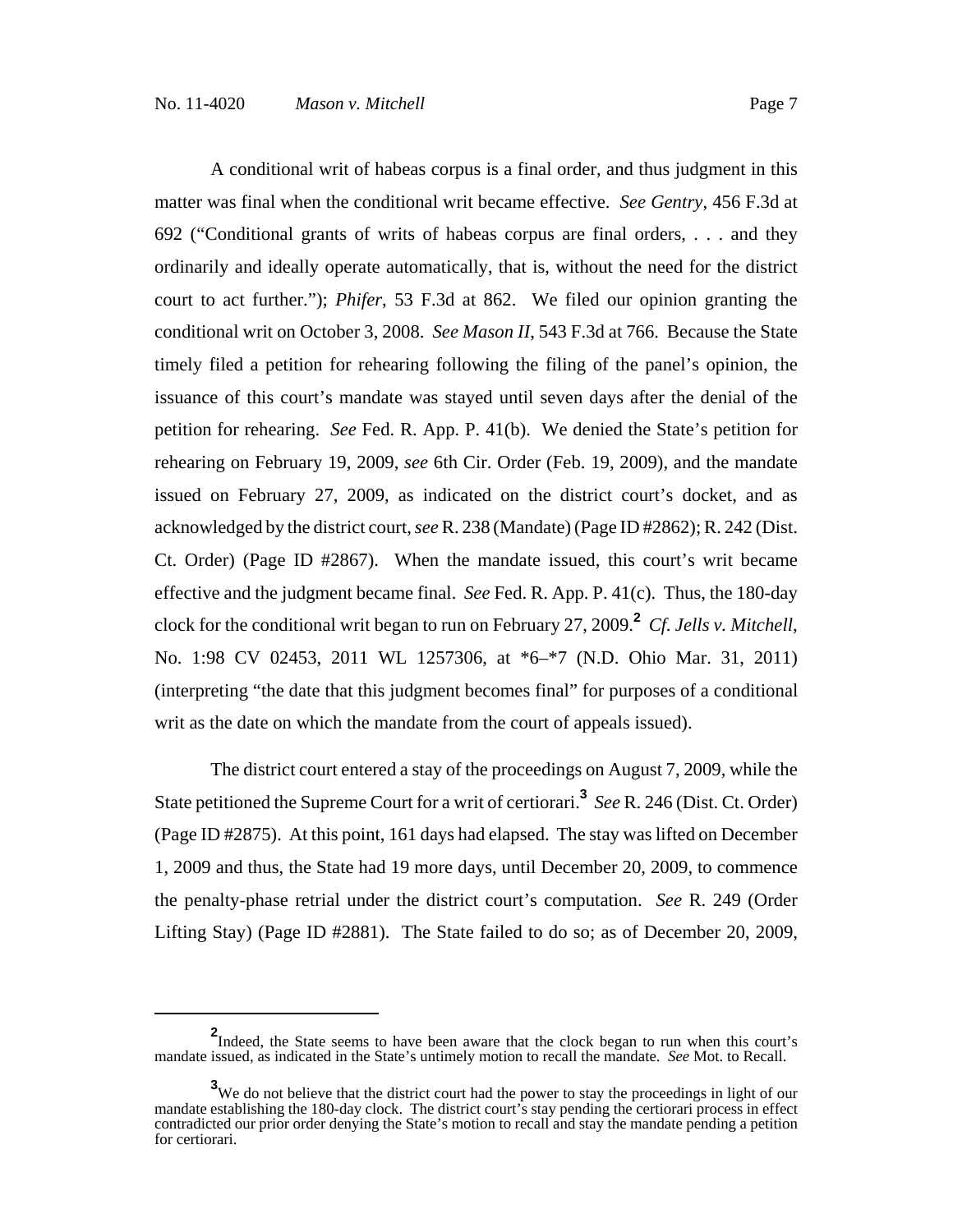Mason's death sentence had not been vacated. Accordingly, the State did not comply with this court's conditional writ.

In granting the conditional writ, we held that the ineffective assistance of counsel during Mason's penalty-phase trial rendered Mason's death sentence unconstitutional. The conditional writ provided the State with "'a window of time within which it might cure the . . . error.'" *Satterlee*, 453 F.3d at 369 (quoting *Phifer*, 53 F.3d at 864–65). "When the state fails to cure the error, i.e., when it fails to comply with the order's conditions, a conditional grant of a writ of habeas corpus *requires* the petitioner's release from custody." *Id*. (internal quotation marks omitted). Accordingly, because the State failed to comply with our writ's conditions, our order required that Mason's unconstitutional death sentence be vacated. In this case, however, this consequence has already occurred, because the State vacated Mason's death sentence on February 2, 2010.

Mason argues that an additional consequence should attach to the State's failure to comply, namely that the State should not be permitted to seek the death penalty at the new penalty-phase trial. In general, when "a prisoner is released because a state fails to retry the prisoner by the deadline set in a conditional writ, the state is not precluded from rearresting petitioner and retrying him under the same indictment." *Id.* at 370 (internal quotation marks omitted). Nonetheless, "in extraordinary circumstances, such as when the state inexcusably, repeatedly, or otherwise abusively fails to act within the prescribed time period or if the state's delay is likely to prejudice the petitioner's ability to mount a defense at trial, a habeas court may forbid reprosecution." *Id.* (internal quotation marks and alteration omitted); *see D'Ambrosio*, 656 F.3d at 383–84 (citing same standard). Extraordinary circumstances also may include when retrial itself would violate a petitioner's constitutional rights. *See Foster v. Lockhart*, 9 F.3d 722, 727 (8th Cir. 1993). "Absent such 'extraordinary circumstances,' the federal courts usually permit rearrest and retrial after the time period specified in the conditional release order has elapsed and the prisoner has been released." Randy Hertz & James S. Liebman, 2–3 *Federal Habeas Corpus Practice & Procedure* § 33.3 (LexisNexis 2012). We have held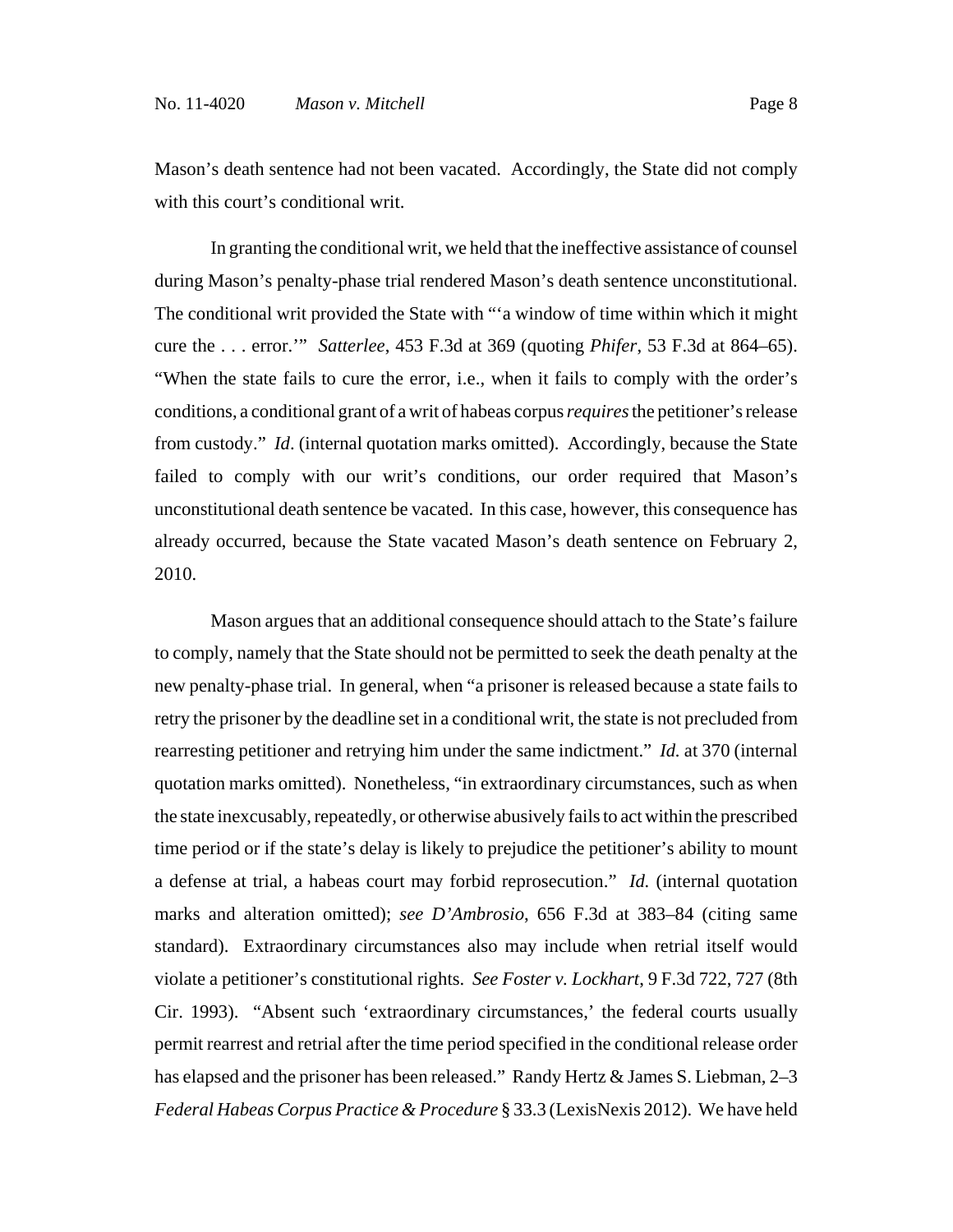that even when the state "undoubtedly did almost nothing to retry [the petitioner] during the 180-day period," retrial would *not* be barred, although the court noted that the State's conduct was "troubling" and that the State "suffered no practical consequence" for failing to abide by the 180-day condition. *Girts*, 600 F.3d at 584–85.

In this case, there is no evidence that the State engaged in the kind of "substantial inequitable conduct," such as "wrongfully retaining and delaying the production of . . . exculpatory evidence" that may justify barring retrial under the extraordinarycircumstances standard. *D'Ambrosio*, 656 F.3d at 383 (internal quotation marks omitted). Rather, the State scheduled the new penalty-phase trial for February 16, 2010, *see* Pet. Br. at 3, two-and-a-half months after its petition for a writ of certiorari from the Supreme Court was denied and within the permissible 180-day time-frame as erroneously stated by the district court.**<sup>4</sup>** Further, contrary to Mason's contention, *see* Pet. Reply Br. at 2–3, the reimposition of the death penalty would not be a double jeopardy violation, because in Mason's case there has been no "acquittal" regarding the imposition of the death penalty. *See, e.g.*, *Sattazahn v. Pennsylvania*, 537 U.S. 101, 109 (2003) ("[T]he touchstone for double-jeopardy protection in capital-sentencing proceedings is whether there has been an 'acquittal.'"); *Poland v. Arizona*, 476 U.S. 147, 154 (1986) (explaining that the double-jeopardy bar attaches only if, at the first capital sentencing hearing, the sentencer or reviewing court "hold[s] that the prosecution had 'failed to prove its case' that petitioners deserved the death penalty"). Thus, following this court's precedents, we conclude that the State of Ohio is not barred from seeking the death penalty in the new penalty-phase trial against Mason, even though the State failed to recommence the sentencing proceeding within this court's 180-day deadline.

<sup>&</sup>lt;sup>4</sup>The district court's order stated that the 180-day clock began on May 6, 2009. When the stay was granted on August 7, 2009, 93 days had elapsed. Therefore, when the stay was lifted on December 1, 2009, 87 days remained, and thus the 180-day window according to the district court's erroneous calculations ended on February 26, 2010.